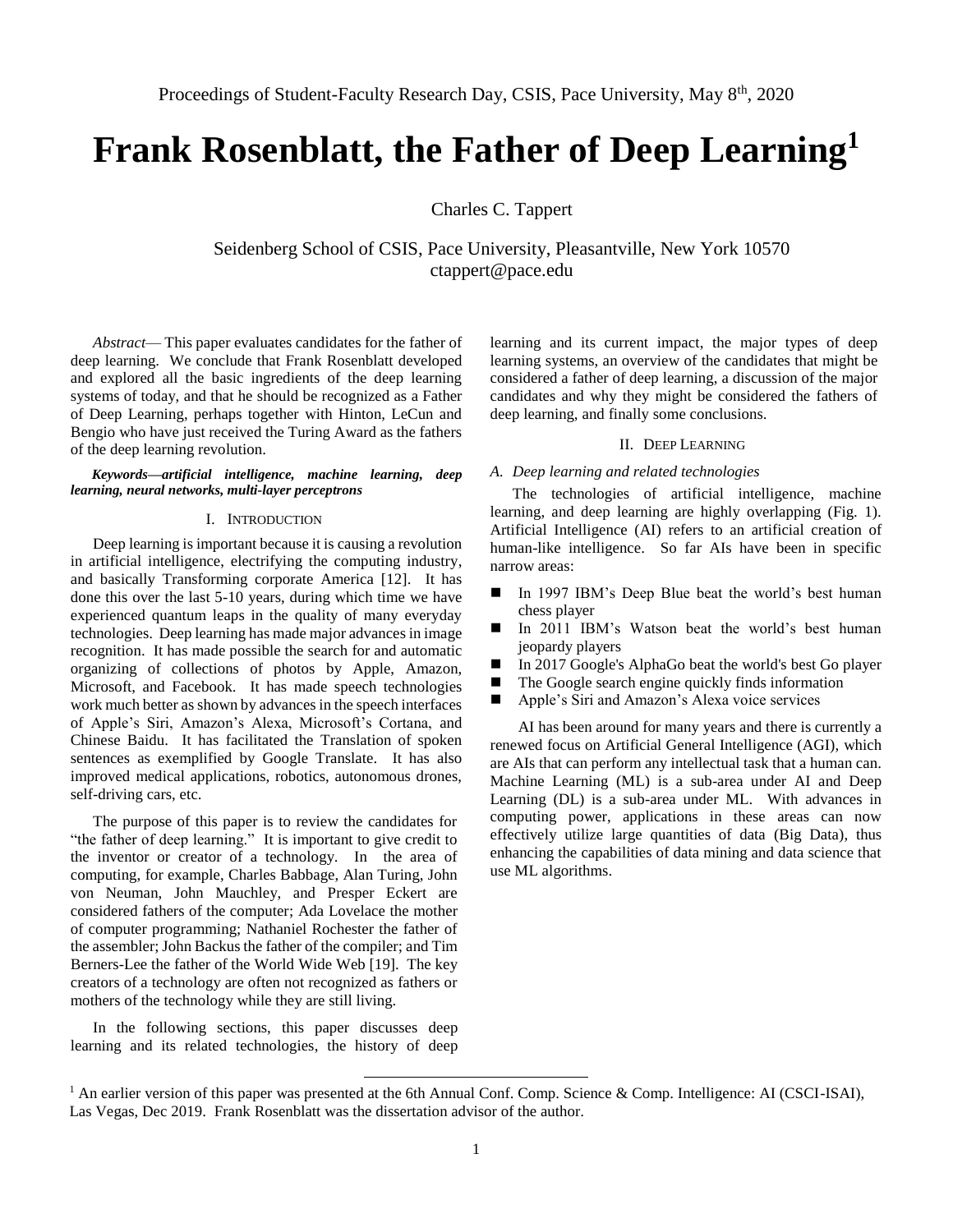

Fig. 1. AI, ML, DL, Data Mining, Data Science, and Big Data [2].

Deep Neural Networks (DNN) are neural networks having multiple layers between the input and output layers (Fig. 2).





It is this newly developed technology of DL that is causing realworld impact by winning the recent contests and outperforming other ML technologies in most applications, such as in the areas of machine vision and speech recognition (Siri and Alexa). For example, DL systems have won the major visual image classification contests in recent years. A dramatic moment in the meteoric rise of DL came when a convolutional network won the ImageNet Large Scale Visual Recognition Challenge (ILSVRC) for the first time, and this challenge is now consistently won by deep networks [9], see Fig. 3.



Fig. 3. DL networks caused significant error-rate drops in 2012 [9].

# *B. History of Deep Learning*

Goodfellow, Bengio & Courville [5] describe a Three Wave Development of Deep Learning. The first wave, 1940s-1960s, consisted of early neural networks, and was termed the Cybernetics wave. This wave consisted primarily of Rosenblatt's perceptron which was developed from Hebb's synaptic strengthening ideas and the McCulloch-Pitts Neuron. The key idea was variations of stochastic gradient descent. This wave was killed by a book entitled Perceptrons [10], which basically stopped all research in neural networks for 15 years and this period is referred to as an "AI Winter." The second wave, 1980s-1990s, began with the discovery of backpropagation by Rumelhart and others, and was termed the Connectionism wave. Backpropagation made possible the training of multi-layer neural network, a key element missing from the Rosenblatt era. The third wave, 2006-present, likely started with Hinton's deep belief network, and is termed Deep Learning. The key idea of deep learning is the hierarchy of many layers in the neural network.

## *C. Major types of deep learning systems*

The major types of DL networks are described in the popular textbook [5].

- Feed forward networks, often referred to as multilayer perceptrons, the most popular being the convolutional networks inspired by the organization of the animal visual cortex, see Fig. 2.
- Recurrent Neural Networks, a class of artificial neural network where connections between units form a directed cycle (feedback), primarily used for sequential data.

# III. OVERVIEW OF CANDIDATES

There are a number of candidates for the father of deep learning and many of the candidates are still working in the area. They are reviewed in order of their birth.

#### *A. Warren McCulloch (1898-1969)*

McCulloch, a neurophysiologist, was known for his work on the foundation for certain brain theories and his contribution to the area of cybernetics. McCulloch, together with Walter Pitts, created computational neural models. These models focused both on the biological processes in the brain and on the application of neural networks to artificial intelligence [1].

# *B. W. Ross Ashby (1903-1972)*

Ross Ashby was an English psychiatrist and a pioneer in cybernetics. His two books, *Design for a Brain* and *An Introduction to Cybernetics*, were landmark works that introduced logical thinking into the new discipline of cybernetics. His work was widely influential within cybernetics, systems theory and, more recently, complex systems [3].

## *C. Donald Hebb (1904-1985)*

Donald Hebb was a Canadian psychologist who was influential in the area of neuropsychology, where he sought to understand how the function of neurons contributed to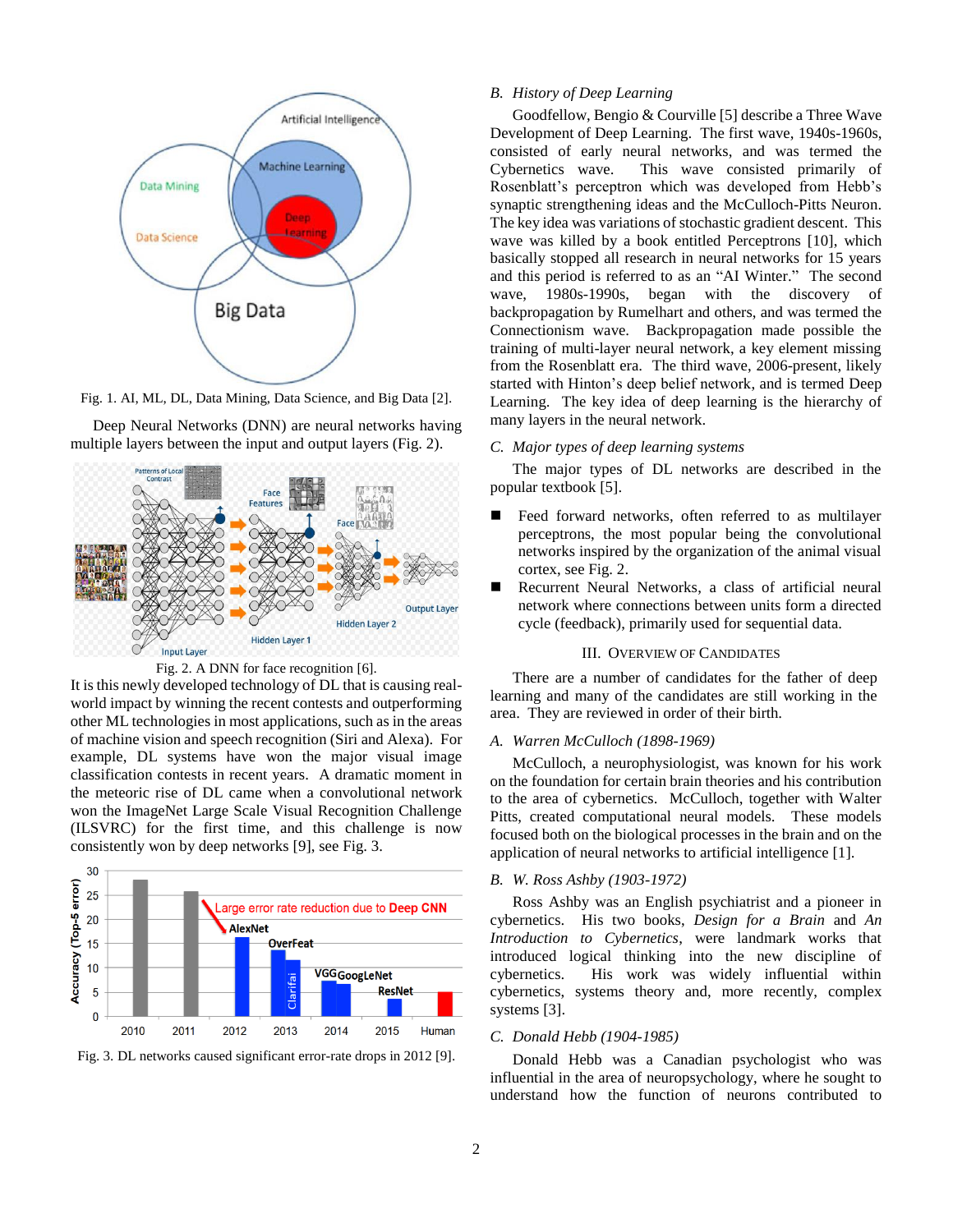psychological processes such as learning. He is best known for his theory of Hebbian learning, which he introduced in his classic 1949 work *The Organization of Behavior*. He has been described as the father of neuropsychology and neural networks. His views on learning described behavior and thought in terms of brain function, explaining cognitive processes in terms of connections between neuron assemblies [4].

## *D. Frank Rosenblatt (1928-1971)*

Rosenblatt was a psychologist best known for the perceptron, a neural network constructed in accordance with biological principles and showed an ability to learn. While at Cornell Aeronautical Laboratory in the late 1950s, Rosenblatt's perceptrons were initially simulated on an IBM 704 computer and this led to the construction of an electronic machine, The Mark I Perceptron, which currently resides in the Smithsonian Institution. After moving to Cornell University in 1960, he developed and extended this approach in numerous papers and a book (Rosenblatt, 1962) which he used as a textbook in his courses. He received international recognition for the perceptron, and The New York Times billed it as a revolution, causing many researchers to have big expectations on what perceptrons could do. Unfortunately, the book Perceptrons (Minsky & Papert, 1969) appeared in 1969 with a mathematical proof that two-layer feed-forward linear perceptrons with one trainable set of weights cannot model non-linear transformations. Although this result was trivial, the book had a pronounced effect on research funding, and led to a 15-year hiatus of neural network research. Well after his death, research on neural networks returned to the mainstream in the 1980s, and new researchers studied Rosenblatt's work. Most of these new researchers interpreted as a contradiction the hypotheses presented in the book Perceptrons, and a confirmation of Rosenblatt's expectations [11].

#### *E. David Rumelhart (1942-2011)*

Rumelhart was a psychologist who made many contributions to the formal analysis of human cognition, working primarily within the frameworks of mathematical psychology, symbolic artificial intelligence, and parallel distributed processing. He was the first author of the highly cited paper (Rumelhart, Hinton & Williams, 1986) that applied the back-propagation algorithm (also known as the reverse mode of automatic differentiation published by Seppo Linnainmaa in 1970) to multi-layer neural networks. This work showed through experiments that such networks can learn useful internal representations of data. The approach has been widely used for basic cognition researches (e.g., memory, visual recognition) and practical applications. This paper, however, does not cite earlier work of the backpropagation method, such as the 1974 dissertation of Paul Werbos. Also in 1986, a book (Rumelhart & McClelland, 1986) described the creation of computer simulations of perception, giving to computer scientists their first testable models of neural processing, and which is now regarded as a central text in the field of cognitive science. Rumelhart's models of semantic cognition and specific knowledge in a diversity of learned domains using initially non-hierarchical neuron-like processing units continue to interest scientists in the fields of artificial intelligence, anthropology, information science, and decision science [16].

#### *F. Paul Werbos (1947- )*

Paul Werbos is a social scientist and machine learning pioneer best known for his 1974 dissertation that first described the process of training artificial neural networks through the backpropagation of errors. He also was a pioneer of recurrent neural networks and a two-year Presidents of the International Neural Network Society. In 1995, he was awarded the IEEE Neural Network Pioneer Award for the discovery of backpropagation and other basic neural network learning frameworks such as Adaptive Dynamic Programming [20].

# *G. Geoff Hinton (1947- )*

Hinton is a cognitive psychologist and computer scientist, most noted for his work on neural networks, and especially for restricted Boltzmann machines stacked as deep-belief networks. Hinton was co-author of a highly-cited paper published in 1986 that popularized the backpropagation algorithm for training multi-layer neural networks, although they were not the first to discover the algorithm. Hinton is viewed by some as a leading figure in the deep learning community and is referred to by some as the "Godfather of Deep Learning." The dramatic imagerecognition milestone of the AlexNet designed by his student Alex Krizhevsky for the Imagenet challenge 2012 helped to revolutionize the field of computer vision. Hinton was awarded the 2018 Turing Prize alongside Yoshua Bengio and Yann LeCun for their work on deep learning [17].

## *H. Yann LeCun (1960- )*

LeCun is a computer scientist working in the fields of machine learning, computer vision, mobile robotics, and computational neuroscience. He is a professor at the Courant Institute of Mathematical Sciences at New York University, and Vice President, Chief AI Scientist at Facebook. He is well known for his work on optical character recognition and computer vision using convolutional neural networks (CNN), and is considered a founding father of convolutional nets. He is co-recipient of the 2018 ACM A.M. Turing Award for his work in deep learning [17].

#### *I. Kai-Fu Lee (1961- )*

Lee is a venture capitalist, technology executive, writer, and an artificial intelligence expert, and is currently based in Beijing, China. Lee developed the world's first speakerindependent, continuous speech recognition system as his Ph.D. thesis at Carnegie Mellon. He later worked as an executive, first at Apple, then SGI, Microsoft, and Google. He became the focus of a 2005 legal dispute between Google and Microsoft, his former employer, due to a one-year non-compete agreement that he signed with Microsoft in 2000 when he became its corporate vice president of interactive services. As a prominent figure in the Chinese internet sector, he was the founding director of Microsoft Research Asia, serving from 1998 to 2000, and president of Google China, serving from 2005 to 2009 [8].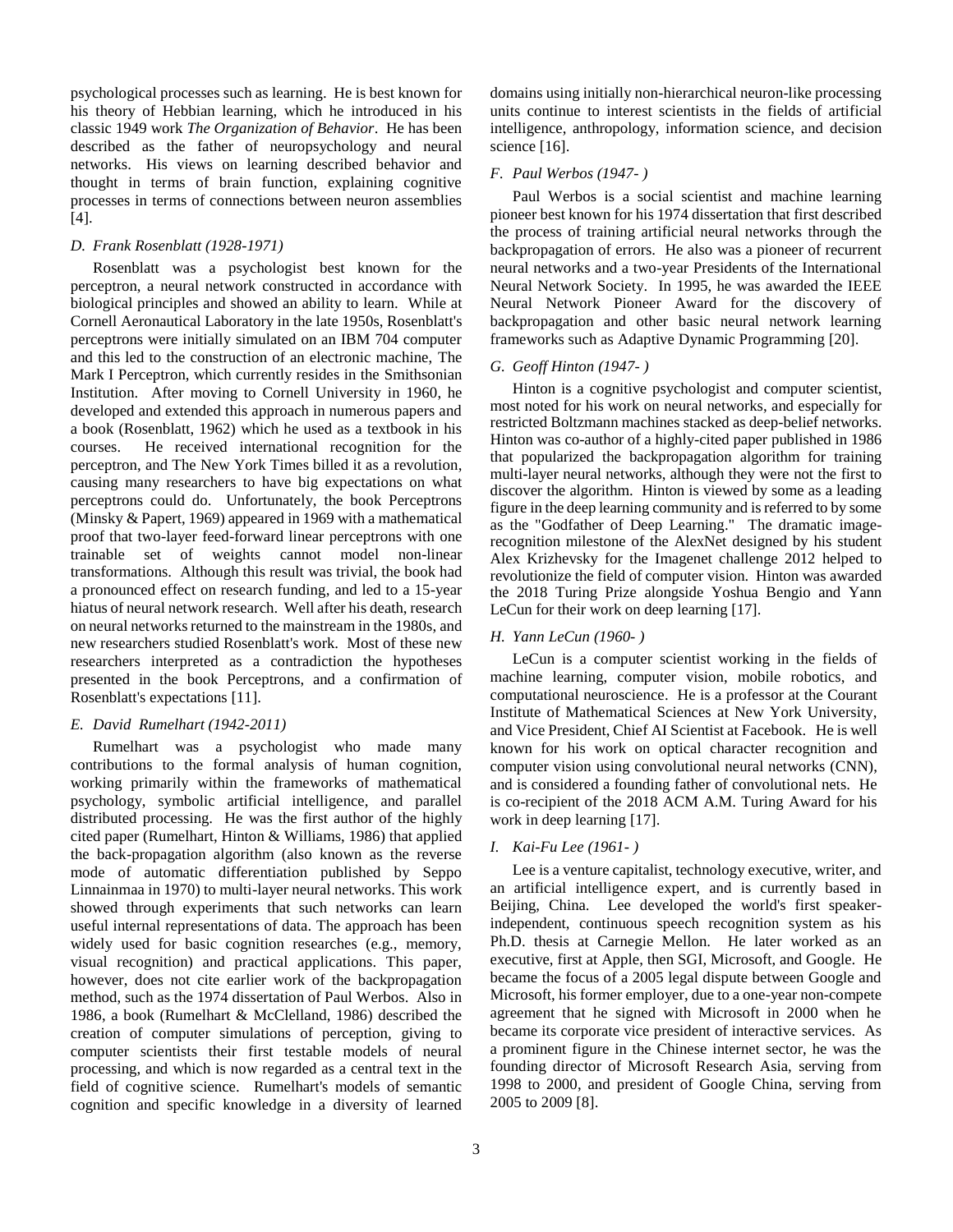## *J. Andrew Ng (1963- )*

Ng is a computer scientist and one of the most prolific researchers in machine learning and AI. His work helped incite the recent revolution in deep learning. As a business executive and investor, Ng co-founded and led Google Brain and was a former Vice President and Chief Scientist at Baidu, building the company's Artificial Intelligence Group into a team of several thousand people. Ng teaches at Stanford University and was formerly Director of its AI Lab. Also a pioneer in online education, Ng co-founded Coursera and deeplearning.ai [18].

# *K. Yashua Bengio (1964- )*

Bengio is a computer scientist, most noted for his work on neural networks and deep learning. He was a co-recipient of the 2018 ACM A.M. Turing Award for his work in deep learning. He is a professor at the Department of Computer Science and Operations Research at the Université de Montréal and scientific director of the Montreal Institute for Learning Algorithms. His research team is behind Theano [17].

## *L. Jürgen Schmidhuber (1976- )*

Schmidhuber is a computer scientist noted for his work in the field of artificial intelligence, deep learning and neural networks. He is a co-director of the Dalle Molle Institute for Artificial Intelligence Research in Manno, Switzerland. He is sometimes called the "father of modern AI" or "father of deep learning." Together with his students he has published increasingly sophisticated versions of a type of recurrent neural network called the long short-term memory [21].

## IV. FATHERS OF DEEP LEARNING

So who are the fathers of deep learning? First consider that Hinton, LeCun and Bengio have just received the Turing Award as the fathers of the deep learning *revolution* "for conceptual and engineering breakthroughs that have made deep neural networks a critical component of computing" [17]. "Working independently and together, Hinton, LeCun and Bengio developed conceptual foundations for the field, identified surprising phenomena through experiments, and contributed engineering advances that demonstrated the practical advantages of deep neural networks. In recent years, deep learning methods have been responsible for astonishing breakthroughs in computer vision, speech recognition, natural language processing, and robotics—among other applications." [17].

The Turing Award recognized Hinton, LeCun and Bengio for the *revolution* caused by the revolutionary applications of deep learning networks spurred by their contributions primarily over the last ten or so years. We have evaluated several other candidates born after 1940 but Hinton, LeCun and Bengio are the outstanding candidates. However, is there a candidate that created and researched earlier neural networks having characteristics similar to today's networks? After careful review of the older candidates, we feel that Rosenblatt should be considered the elder father of deep learning, and the remainder of this section reviews his contributions.

Rosenblatt developed neural networks called perceptrons, probabilistic models for information, storage, and organization in the brain with the key properties of association or learning, generalization to new patterns, distributed memory, and biologically plausible brain models [13]. Most of the following figures were taken directly from his book. As was his preference, we will not capitalize the word "perceptron." His basic topological structure of the nervous system and its sources of information is shown in Fig. 4.



Fig. 4. Basic topological structure of the nervous system and its sources of information [13].

His definitions for the various types of perceptrons are:

- A perceptron is a network of sensory (S), association (A), and response (R) units with an interaction matrix of connection coefficients for all pairs of units
- A series-coupled perceptron is feed-forward S→A→R neural network
- A cross-coupled perceptron is a system in which some connections join units in the same layer
- A back-coupled perceptron is a system in which some connections flows back to an earlier layer

A simple perceptron is series-coupled with one R-unit and fixed  $S \rightarrow A$  connections (Fig. 5). Note that this simple perceptron is a three-layer neural network with one hidden (A-unit) layer.



Fig. 5. Simple perceptron experimental system [13].

His general perceptron is a multi-layer perceptron (MLP) with a network of hidden (A-unit) layers (Fig. 6).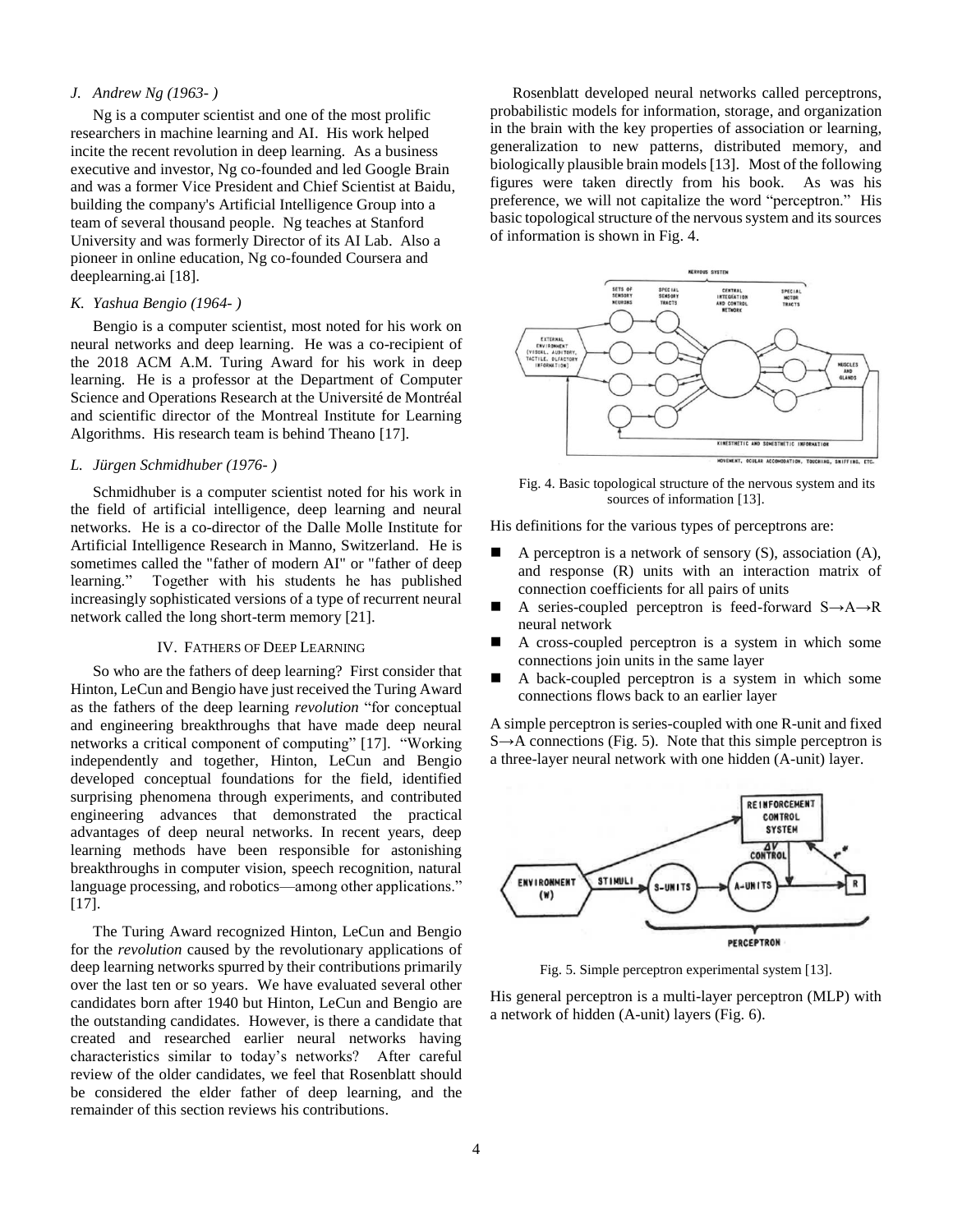

Fig. 6. General perceptron experimental system [13].

The first electronic perceptron, the Mark-I Perceptron (Fig. 7), is now located at the Smithsonian Institution.



Fig. 7. Mark-I Perceptron [11].

The Mark-I Perceptron is a visual system model and classifier, a three-layer perceptron with fixed  $S \rightarrow A$  and variable  $A \rightarrow R$ connections (Fig. 8). The sensory (input) S-layer consists of 400 photosensitive units in a 20x20 grid, modeling a small retina. Connections from the input to the association layer were altered through plug-board wiring, but once wired they were fixed for the duration of an experiment. The association (hidden) A-layer consisted of 512 units (stepping motors), each of which could take several excitatory and inhibitory inputs. Connections from the association to the output layer were variable weights (motor-driven potentiometers) adjusted through the error-propagating training process. The response (output) R-layer consisted of 8 units.



Fig. 8. Mark-I Perceptron (drawn by author).

The second electronic perceptron was the Tobermory Perceptron, an auditory system model and pattern classifier named after the talking cat, Tobermory, from a story by H.H. Munro (aka Saki). It was a large machine at that time (Fig. 9).



Fig. 9. Tobermory Perceptron floor plan [11].

The Tobermory machine consisted of:

- S-units: 45 band-pass filters and 80 difference detectors
- A1-units: 1600 (20 time samples from the 80 detectors)
- $\blacksquare$  A2-units: 1000
- R-units: 12, with 12,000 adaptive weights  $A2 \rightarrow R$ -units.

Hardware implementations made good demonstrations but software simulations were far more flexible. In the 1960s Rosenblatt conducted many perceptron computer simulations. These computer simulations required machine language coding for speed and memory usage. A simulation software package was developed so a user could specify the number of layers, the number of units per layer, type of connections between layers, etc. Computer time was used at Cornell and at NYU.

Rosenblatt's *Principles of Neurodynamics* [13] has four parts. Part I was an historical review of brain modeling approaches, physiological and psychological considerations, and basic definitions and concepts of the perceptron approach. Part II discussed the three-layer, series-coupled perceptrons – the mathematical underpinnings and the experimental results. The mathematical underpinnings included several theorems: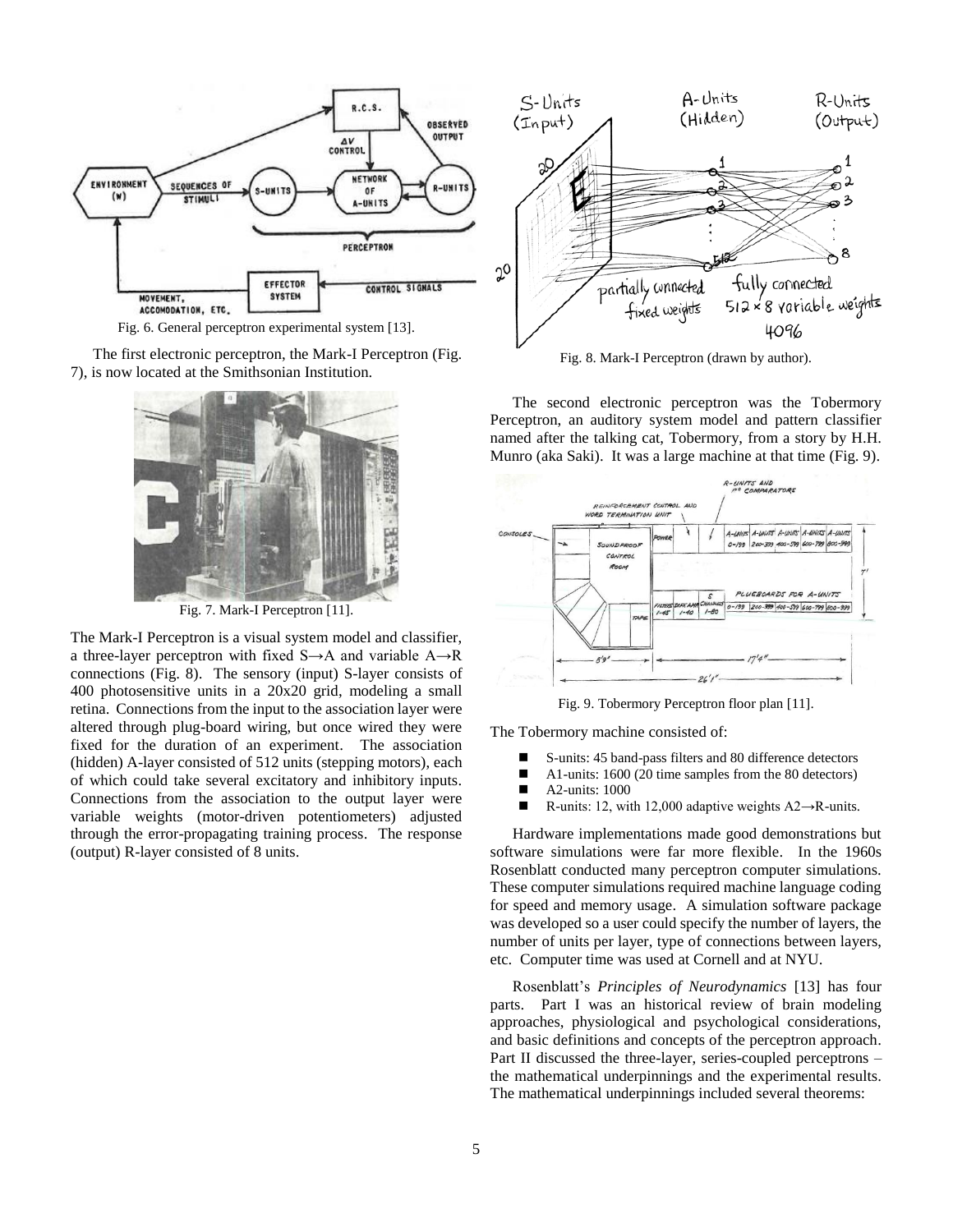- Convergence Theorem: Given a simple perceptron, a stimulus world W, and any classification C(W) for which a solution exists, then if all stimuli in W re-occur in finite time, the error correction procedure will always find a solution. Perceptrons were the first neural networks that could learn the weights!
- Solution Existence Theorem: The class of simple perceptrons for which a solution exists to every classification C(W) of possible environments W is nonempty. That is, there exists an  $S \rightarrow A \rightarrow R$  (minimum of three layers) feedforward perceptron that can solve any classification problem.

Part III covered multi-layer (more than three layers) and crosscoupled perceptrons, and Part VI back-coupled perceptrons. Rosenblatt used the book to teach an interdisciplinary course "Theory of Brain Mechanisms" that drew students from Cornell's Engineering and Liberal Arts colleges.

In Rosenblatt's MLPs the first hidden (A1) layer usually consisted of biologically-plausible detector units like edge and line detectors for visual image classification [7] (Fig. 10) and the second (A2) hidden layer consisted of various combinations of A1 units to detect special features or motion (Fig. 11).



Fig. 10. Biologically plausible A1-units: broken lines indicate inhibitory fields, solid lines excitatory fields [13].



Fig. 11. Biologically plausible detector A2-units [13].

Rosenblatt studied three and four-layer series-coupled perceptrons with two sets of variable weights but was unable to find a suitable training procedure like back-propagation to train the whole system (Fig. 12). Rosenblatt also studied crosscoupled perceptrons in which some connections join units of the same type (S, A, and/or R), see Fig. 13.



Fig. 12. Perceptron with two variable weight sets (dotted lines) [13].



Fig. 13. Cross-coupled perceptron [13].

And he studied back-coupled perceptrons with feedback paths from units located near the output end of the system to units closer to the input end (Fig. 14).



Fig. 14. A back-coupled perceptron [13].

Frank Rosenblatt and Marvin Minsky debated at conferences the value of biologically inspired computation, Rosenblatt arguing that his neural networks could do almost anything and Minsky countering that they could do little. Minsky, wanting to direct government funding away from neural networks and towards his own areas of interest, collaborated with Seymour Papert to publish *Perceptrons* [10], where they asserted about perceptrons (page 4), "Most of this writing ... is without scientific value..." Minsky, although well aware that powerful perceptrons have multiple layers and even